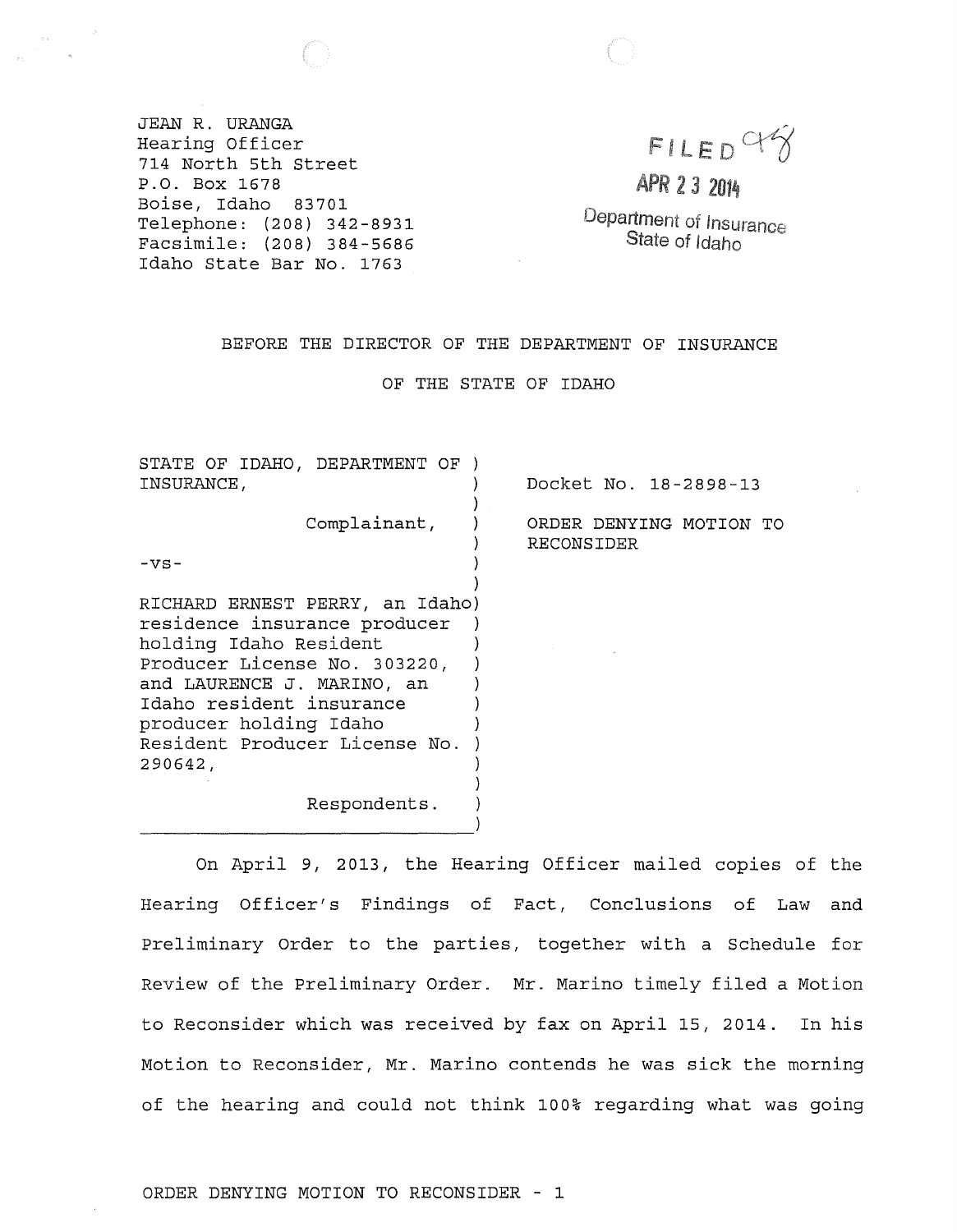on. On the day of the hearing, Mr. Marino did not raise that issue.

Further, pursuant to the Notice of Hearing, both parties were required to fully disclose the names of all witnesses and provide copies of all exhibits to the other party and the Hearing Officer postmarked no later than February 25, 2014. Mr. Marino failed to make any disclosures of either witnesses or exhibits.

Based upon the foregoing, the Motion to Reconsider is DENIED. DATED This  $\geq$  day of April, 2014.

Ver R Nica JEAN R. URANGA Hearing Officer

## CERTIFICATE OF MAILING

I HEREBY CERTIFY That on this  $\widehat{\triangle}$  day of April, 2014, I served true and correct copies of the foregoing ORDER DENYING MOTION TO RECONSIDER by depositing copies thereof in the United States mail, postage prepaid, in envelopes addressed to:

> Laurence J. Marino 15528 N. Pineview Street Rathdrum, Idaho 83858

A. Rene Martin Deputy Attorney General Idaho Department of Insurance 700 W. State Street, 3rd Floor Boise, Idaho 83720-0043

TEAN R.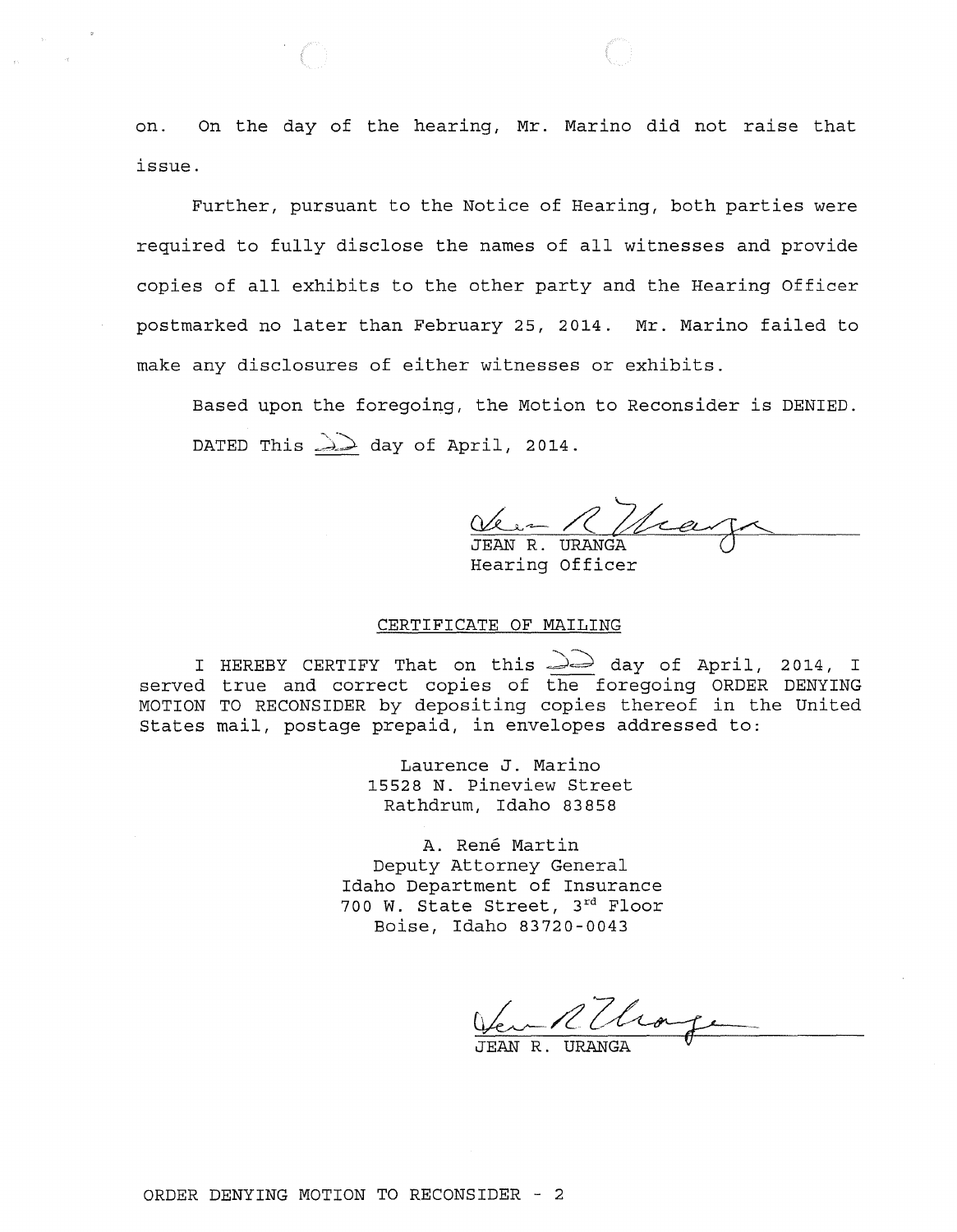

JEAN R. URANGA Hearing Officer  $\sim 10^{11}$ 714 North 5th street P.O. Box 1678 Boise, Idaho 83701 Telephone: '(208) 342-8931 Facsimile: (208) 384 - 56 86 Idaho State Bar No. 1763

 $\left\langle \psi_{\alpha}\right\rangle ^{\left( \alpha\right) }$  , where  $\left\langle \psi_{\alpha}\right\rangle _{L}$ 

APR 1 0 2014

Department of Insurance State of Idaho

## BEFORE THE DIRECTOR OF THE DEPARTMENT OF INSURANCE

STATE OF IDAHO

| INSURANCE,<br>Complainant,<br>-vs-                                                                                                                                                                                                                        | Docket No. 18-2898-13<br>HEARING OFFICER'S FINDINGS<br>OF FACT, CONCLUSIONS OF LAW<br>AND PRELIMINARY ORDER |
|-----------------------------------------------------------------------------------------------------------------------------------------------------------------------------------------------------------------------------------------------------------|-------------------------------------------------------------------------------------------------------------|
|                                                                                                                                                                                                                                                           |                                                                                                             |
|                                                                                                                                                                                                                                                           |                                                                                                             |
| RICHARD ERNEST PERRY, an Idaho)<br>residence insurance producer<br>holding Idaho Resident<br>Producer License No. 303220,<br>and LAURENCE J. MARINO, an<br>Idaho resident insurance<br>producer holding Idaho<br>Resident Producer License No.<br>290642, |                                                                                                             |
| Respondents.                                                                                                                                                                                                                                              |                                                                                                             |

This matter came on for an evidentiary hearing on March 4, 2014, at 9:00 a.m. René Martin, Deputy Attorney General, appeared on behalf of the Department of Insurance. Laurence J. Marino appeared by telephone representing himself.

# FINDINGS OF FACT

1. Laurence Marino was licensed as a Idaho Resident Producer in 2008. He also held a Washington State Nonresident Producer

HEARING OFFICER'S FINDINGS OF FACT, CONCLUSIONS OF LAW AND PRELIMINARY ORDER - 1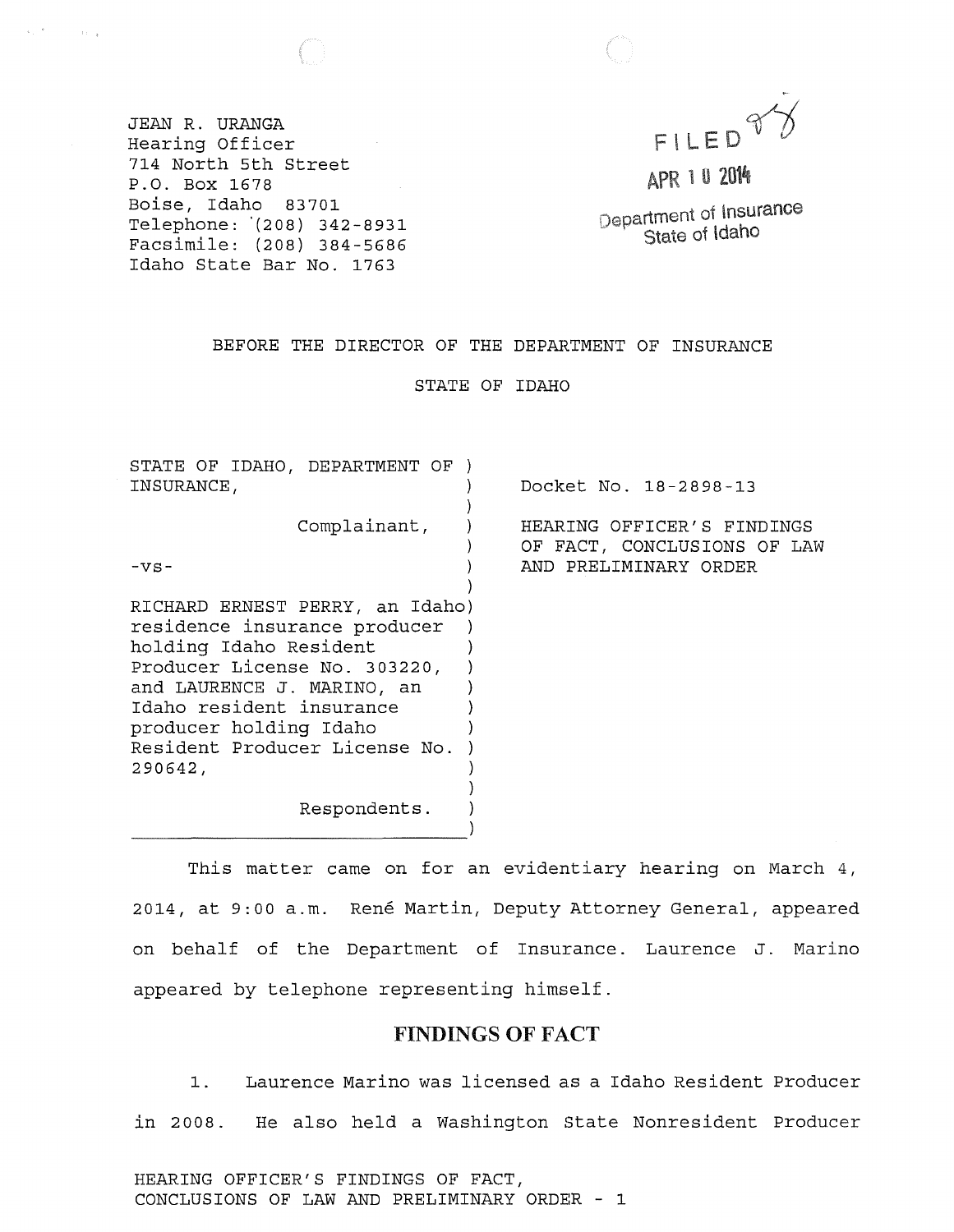License.

 $\label{eq:1} \mathbf{y} = \mathbf{y}^{\text{max}} \mathbf{y} + \mathbf{y} \mathbf{y} + \mathbf{y} \mathbf{y}$ 

2. By Order entered September 17, 2013, Mr. Marino's Washington State Insurance Producer License was revoked effective October 7, 2013. That Order indicates that, on January 14, 2012, Mr. Marino's appointment with Monumental Life Insurance Company was terminated for cause because Mr. Marino solicited Washington State residents to buy Monumental Life Insurance which was not an approved insurance in the State of Washington. The Washington Order found Mr. Marino sold three (3) life insurance policies to Washington State residents on behalf of Stonebridge Life, knowing the policy forms were not approved by the Washington office of Insurance Commissioner. Mr. Marino, along with his partner, Richard Perry, submitted applications for 51 life insurance policies. The Order further noted that the Washington State Office of Insurance Commissioner contacted 14 policy holders, 11 of whom stated that Mr. Marino and Mr. Perry went to their homes in Spokane, Washington to sell the policies. Mr. Marino signed all of the policy applications as if they had been signed by himself and the applicant in Post Falls, Idaho.

3. The State of Idaho received notice of the Washington license revocation and this action was instituted.

4. Deb Novak, the investigator with Monumental Life Insurance Company, testified regarding the investigation conducted by Monumental Life. Mr. Marino was appointed to sell Monumental Life Insurance as an agent on March 4, 2004. Richard Perry and Mr. Marino worked together as a team. Monumental Life received a HEARING OFFICER'S FINDINGS OF FACT,

CONCLUSIONS OF LAW AND PRELIMINARY ORDER - 2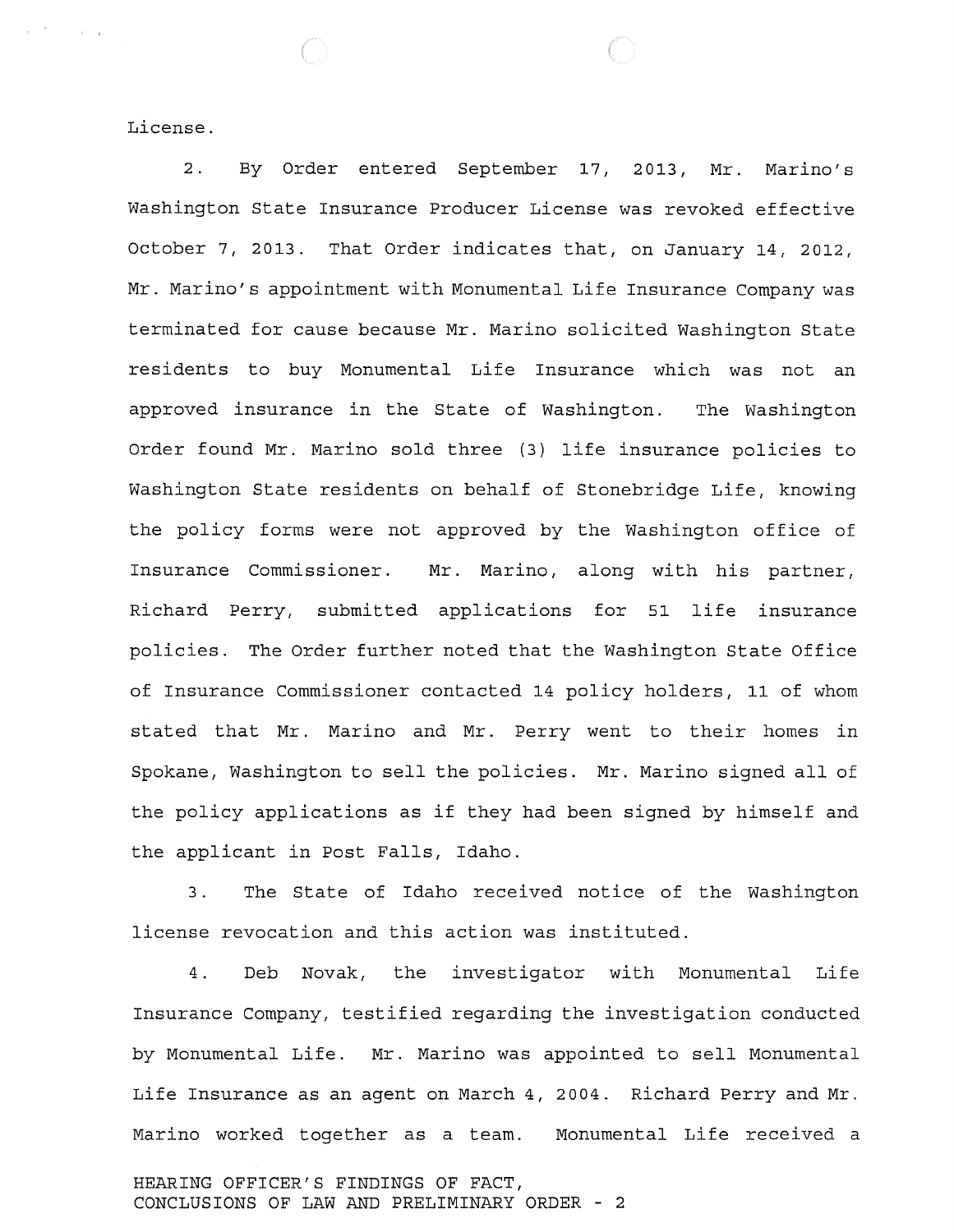consumer complaint which was referred to her for investigation. The complaint was received from Diane Brandt. During her investigation, Ms. Novak pulled a listing of all insurance sales by Mr. Marino to Washington residents. She found that Mr. Marino and Mr. Perry had sold 52 policies in the State of Washington. Ms. Novak talked to five (5) clients who confirmed they were at the homes in Washington when the products were sold to them by Mr. Marino. The applications for these policies were prepared by Mr. Marino and Mr. Perry to reflect that the policies were sold in Idaho when they were not. Mr. Marino's agency agreement with Monumental Life was terminated for cause.

5. Diane Brandt testified that she is 77-years-old and has lived in Spokane, Washington since September, 2009. She received a flyer from Mr. Marino and Mr. Perry which was admitted as Exhibit C, at her home in Spokane, Washington. She thought it was a government mailing. She sent the form back in asking for additional information and Mr. Marino called and scheduled an appointment to meet with her at her home. Rick Perry also came to her home with Mr. Marino. When they arrived, she was smoking outside and Mr. Marino advised her that she could not get the insurance if she smoked. Mr. Marino advised her that she should deny she was a smoker and lie to the insurance company. They went into her apartment and were discussing the policies and she was advised by Mr. Marino that she would have to say that she went to Post Falls, Idaho to buy the policy because they could not sell it in Washington.

HEARING OFFICER'S FINDINGS OF FACT, CONCLUSIONS OF LAW AND PRELIMINARY ORDER - 3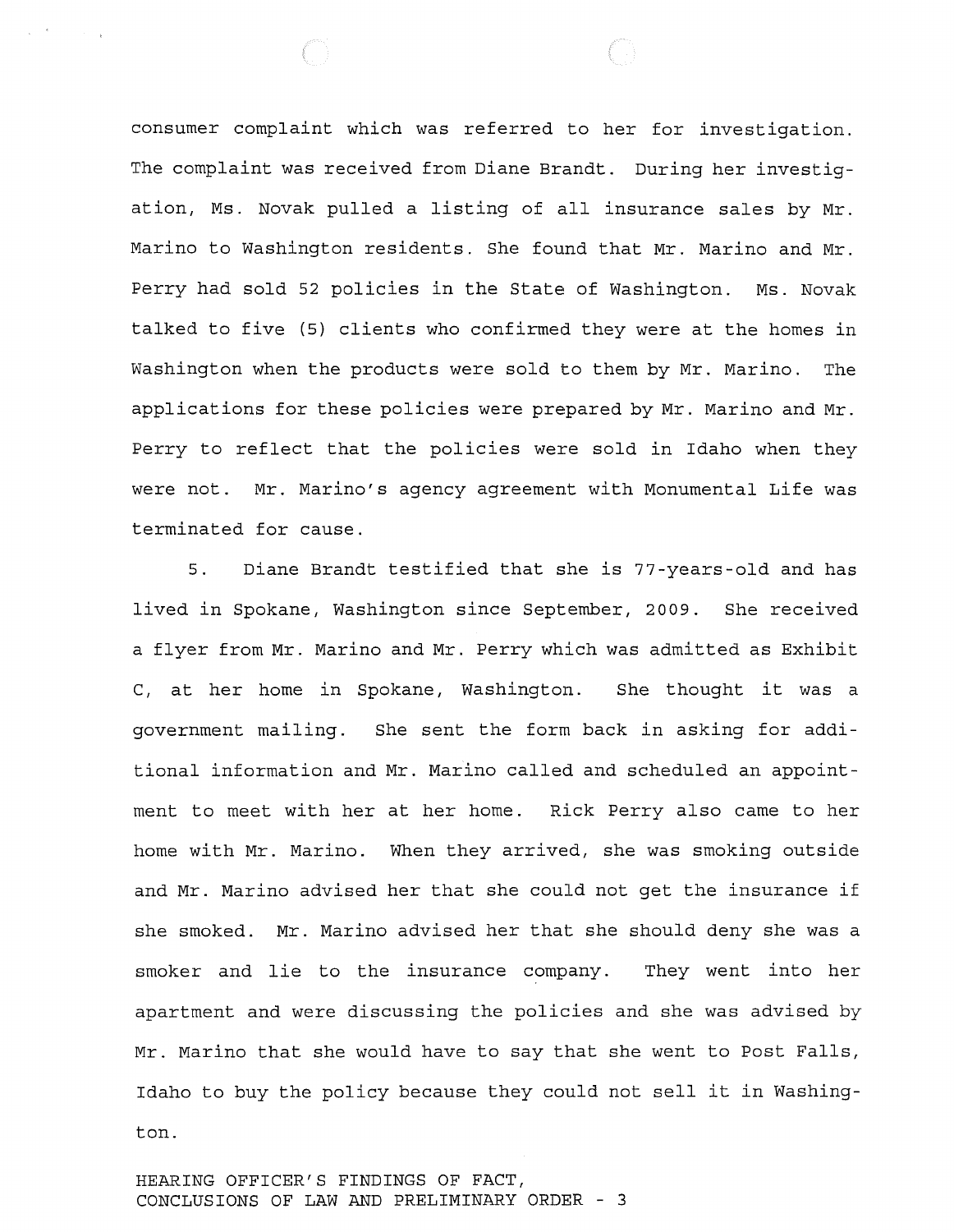6. Ms. Brandt's insurance application was admitted as Exhibit D. That application is dated December 18, 2012. Mr. Marino filled out the application. Page 3 is her signature. Ms. Brandt testified that even though the application says it was signed in Post Falls, Idaho, it was signed at her residence in Spokane, Washington. Page 4 signed by Mr. Marino incorrectly states it was signed in Post Falls, Idaho.

7. After Mr. Marino left, Ms. Brandt starting having second thoughts. She became concerned about the fact that she had to deny she was a smoker. She was concerned about the fact that Mr. Marino said it was illegal to sell the life insurance in Washington. Finally, she was concerned about having to say it was signed in Post Falls, Idaho. She then filed a complaint with the Washington Insurance Commission and Monumental Life.

8. Bob Collins testified that he is a fraud investigator with the State of Idaho, Department of Insurance. He became the assigned investigator for the investigation of Mr. Marino. He reviewed all of the documents and listened to all of the taped interviews. His investigation indicated that at least 21 policies were sold in Washington by Mr. Marino with the misrepresentation they were sold in Idaho.

9. Mr. Marino testified that the Diane Brandt was the only individual he sold the policy to in Washington. He admitted what he did was wrong.

10. The Hearing Officer finds that the evidence establishes that Mr. Marino's Washington's license was revoked for improperly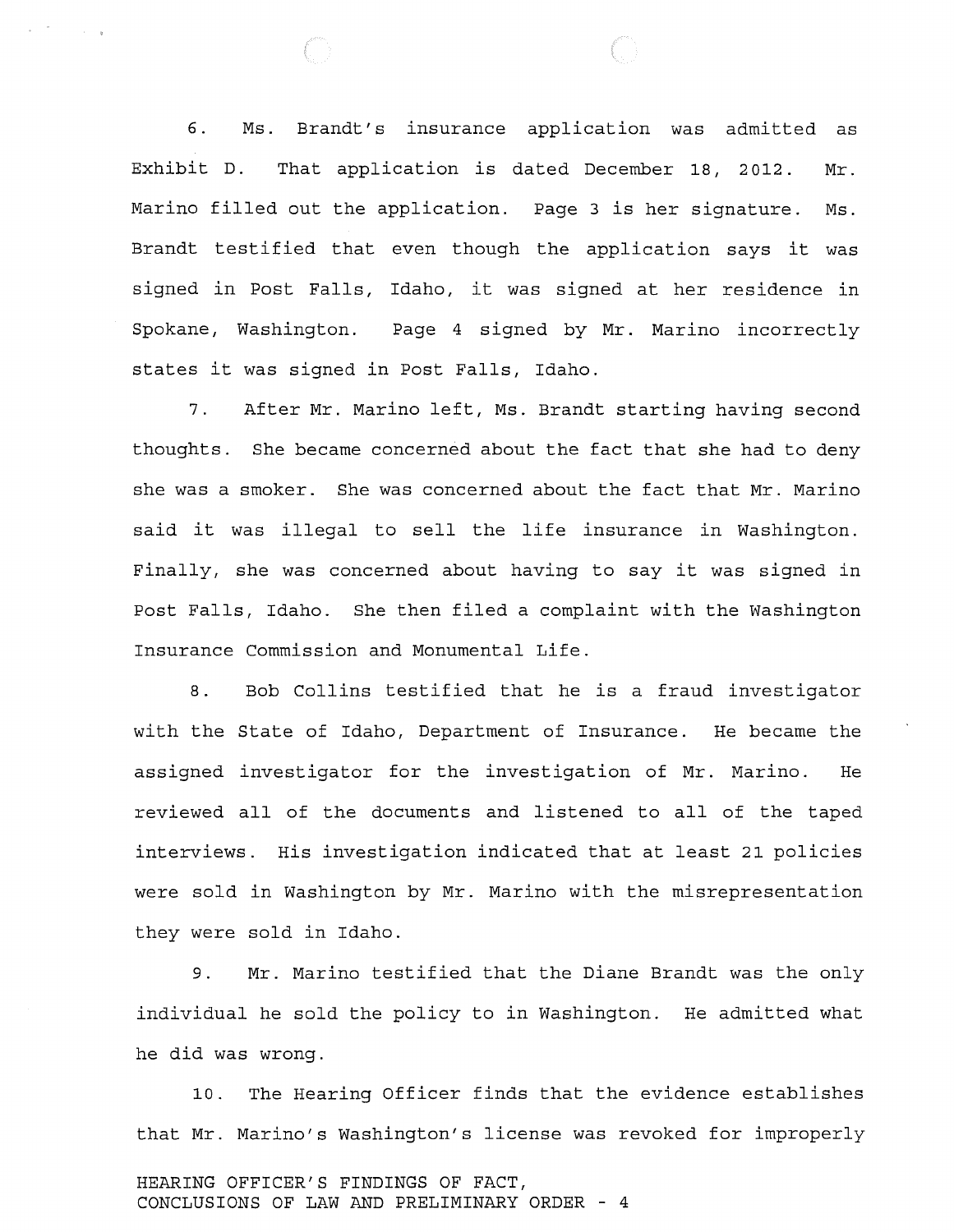selling unapproved insurance policies in Washington. Mr. Marino also made fraudulent and material misrepresentations on applica tions.

 $\label{eq:1} \mathbf{x} = \frac{\mathbf{x} - \mathbf{y}}{\mathbf{x} - \mathbf{y}} \mathbf{y} + \mathbf{y} - \mathbf{y}$ 

## CONCLUSIONS OF LAW

11. Mr. Marino's conduct violates Idaho Code §41-1016 (1) (i) which allows for discipline if an insurance license is denied, suspended or revoked in any other state, providence, district or territory.

12. Idaho Code §41-1016 (1) (e) allows for discipline for misrepresenting the terms of an actual and proposed insurance contract or application for insurance or misrepresenting any fact material to any insurance transaction or proposed transaction.

13. Finally, Idaho Code §41-1016 (1) (h) allows for discipline for using any fraudulent or dishonest practices in the conduct of business in the state or elsewhere.

14. Based upon these statutes, the Department of Insurance has the authority and grounds to revoke Mr. Marino's Idaho Resident Producer License.

# PRELIMINARY ORDER

Based upon the foregoing, IT IS HEREBY ORDERED That the license of Mr. Marino issued by the Department of Insurance for an Idaho Resident Producer License should be REVOKED.

DATED This  $\mathcal{O}_1$  day of April, 2014.

Veen R Thangs

JEAN R. URANGA Hearing Officer

HEARING OFFICER'S FINDINGS OF FACT, CONCLUSIONS OF LAW AND PRELIMINARY ORDER - 5